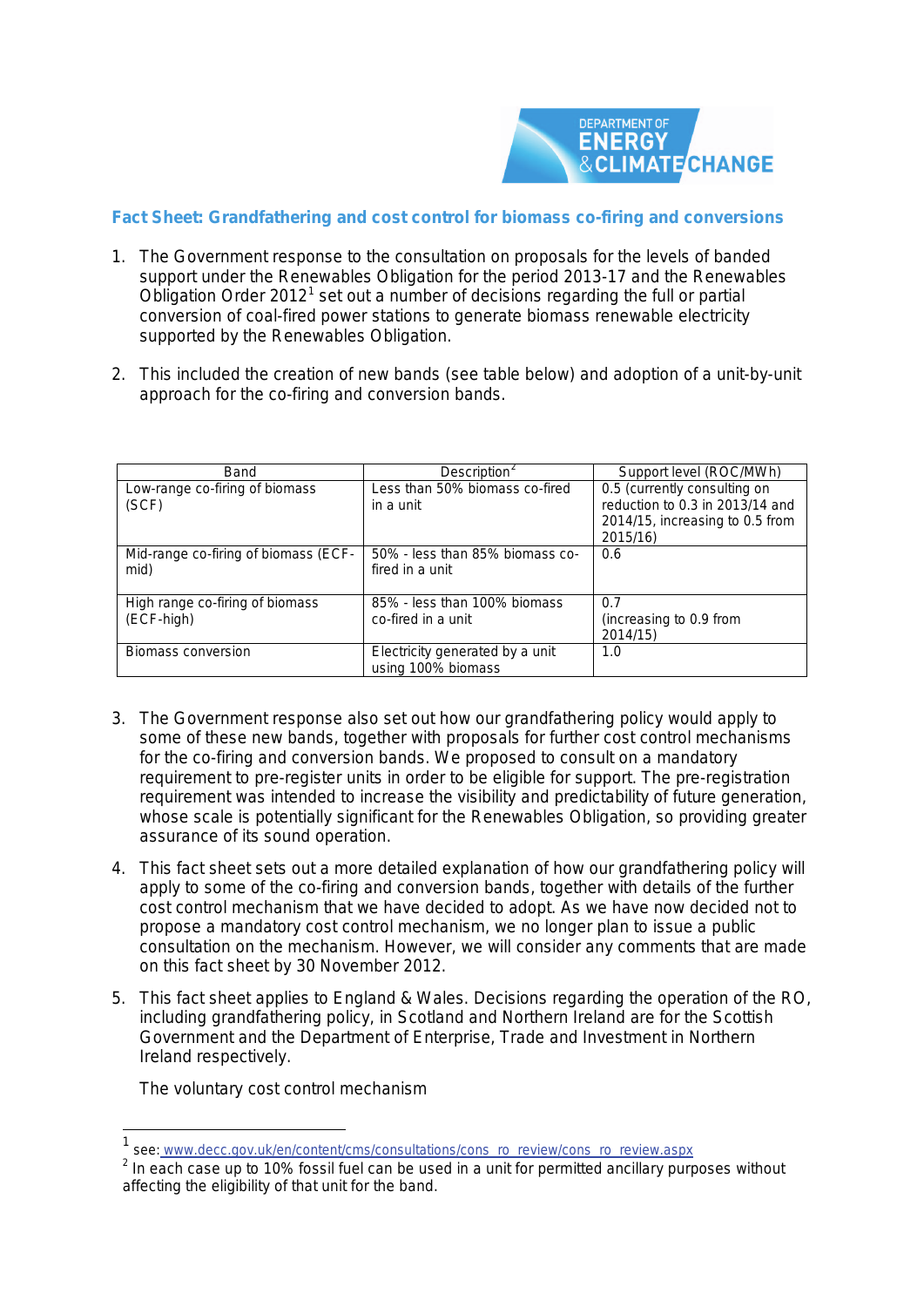- 6. We are looking to obtain increased visibility and predictability of future co-firing and biomass conversions through a voluntary mechanism. Long term stability and sound operation of the RO is in the interests of all of its participants. Under the voluntary mechanism, the operators of co-firing stations and biomass conversions will be asked to pre-notify DECC of their generating intentions in advance of each RO obligation period. DECC will write to generators annually to ask them for information on their generating intentions over the next RO obligation period including the expected output in the relevant bands over time. DECC will monitor this information for budgetary purposes and also use it to inform the setting of the renewables obligation each year.
- 7. As a voluntary process, there will be no explicit link to triggered reviews of support under the RO over and above Government's pre-existing review powers. Nor do we propose to link our grandfathering policy to meeting the request for pre-notification.

## *Grandfathering*

8. The aim of our grandfathering policy as set out in the Government response is to strike the right balance between recognising the significant upfront capital costs of converting existing fossil-fuel generating units to biomass, limiting volatility within the RO, and ensuring that consumers are not overpaying for this type of renewable generation in the longer term.

### *What is and what is not grandfathered?*

- 9. Co-firing of biomass within a combustion unit at relatively low rates i.e. at the level eligible for the low-range or standard co-firing (SCF) band, is relatively low cost and potentially volatile. Therefore, as in the past, support for low-range co-firing is not covered by our grandfathering policy. Co-firing of bioliquids is also not covered by our grandfathering policy.
- 10. We recognise the higher capital cost and longer term commitment represented by midrange and high-range co-firing and full conversion and, in addition to the higher support levels, we intend that those support levels should be covered by our grandfathering policy in some circumstances.
- 11. Grandfathering policy for the conversion, high-range and mid-range co-firing bands will apply on a unit-by-unit basis (not a station-wide basis). Grandfathering of support levels will apply from the date at which the combustion unit becomes eligible for the mid-range or high-range or conversion band, and applies for as long as the combustion unit remains eligible for that band. For the purposes of our grandfathering policy, the date at which a combustion unit becomes eligible for a band is the date on which the unit generates electricity in respect of which ROCs are issued under that band by Ofgem.
- 12. Grandfathering does not remove the need for all types of biomass to meet any applicable sustainability criteria as updated from time to time in order to be eligible for support. We are currently consulting on limited grandfathering of the sustainability criteria.

## *How grandfathering works when support levels change*

13. Grandfathering is a policy that when there is a change in support levels following a banding review, the change should not apply to those combustion units that are covered by the grandfathering policy before the date of the change. This means that, subject to any necessary State Aids clearance, and Parliamentary approvals, the grandfathered units would not be affected by any reduction in support levels.